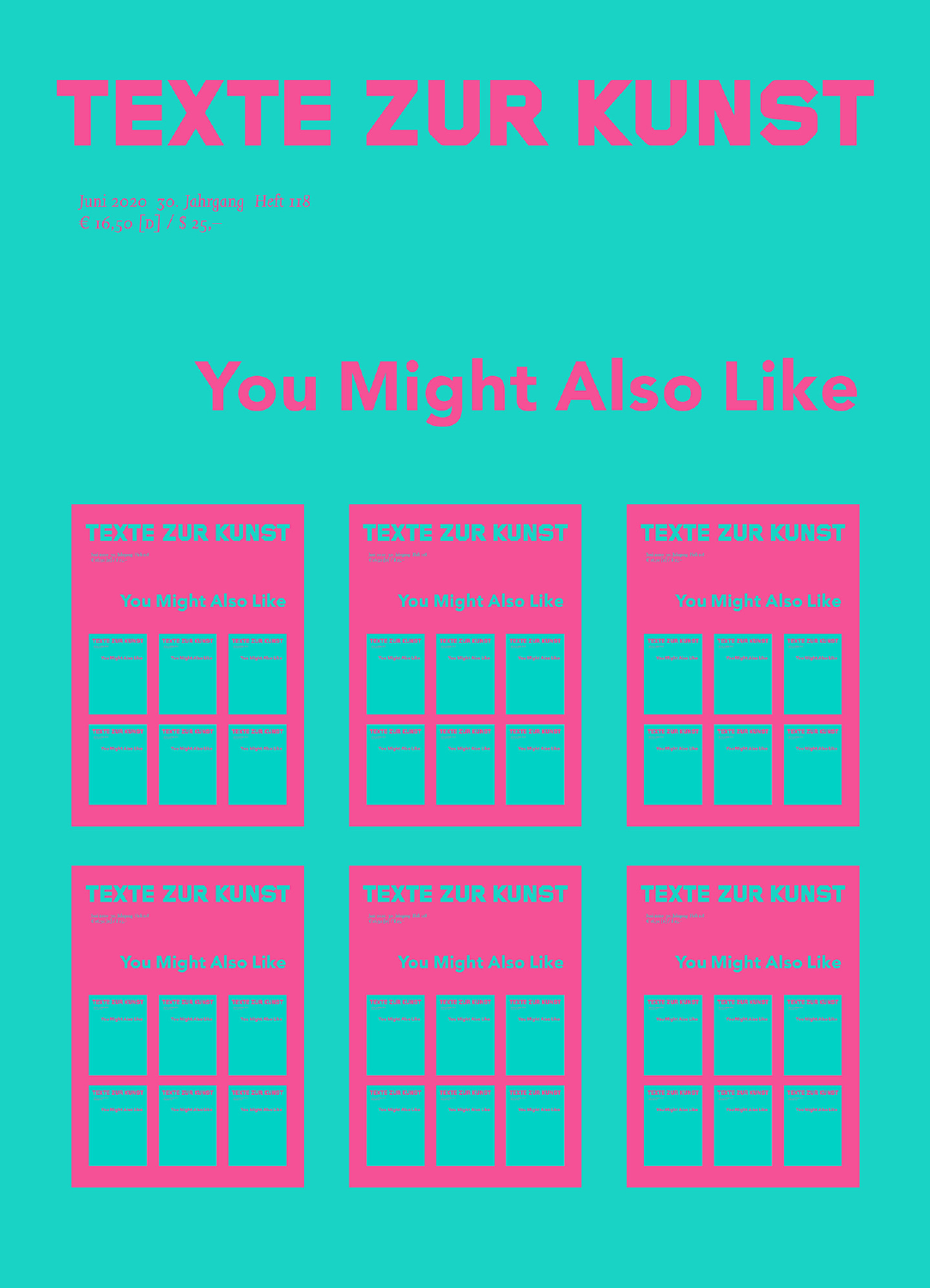## **CHRIS REITZ**

# **IN CELEBRATION OF OWNING THINGS**



Marie Kondo

**No one can say right now when we will again gather in crowds around works of art in museums and galleries. Yet the status of material art objects is precarious enough as it is, as the art historian Chris Reitz observes: both because of the sustained proliferation of post-conceptual artistic practices that have set in motion a virtual dismantlement of the idea of the work, and because of the accumulation and analysis of data in information capitalism. In a brief sketch of the socioeconomic repercussions of the Great Recession of 2008, Reitz retraces various stages of the 'dematerialization' of art. Here, adapting the model of Walter Benjamin's 'magic encyclopedia' of collecting, Reitz advocates a politics of things beyond object-oriented ontologies.**

Many in the recessional generation – you might call us 'millennials' – take pride in rejecting late 20th-century capitalism's demand for endless acquisition. Owning stuff today is just not cool. In the English-speaking popular imagination this anti-acquisitiveness finds an outlet in TV shows like *Tidying Up with Marie Kondo* (2019), a Netflix series about a professional organizer, and (in contradistinction) the long-running A&E series *Hoarders* (2009–), which reveals the lamentable lives of mostly baby boomers who have become imprisoned in their homes by mountains of things. "The things you own end up owning you," Tyler Durden warned us in David Fincher's *Fight Club* (1999). Why didn't you listen, boomer?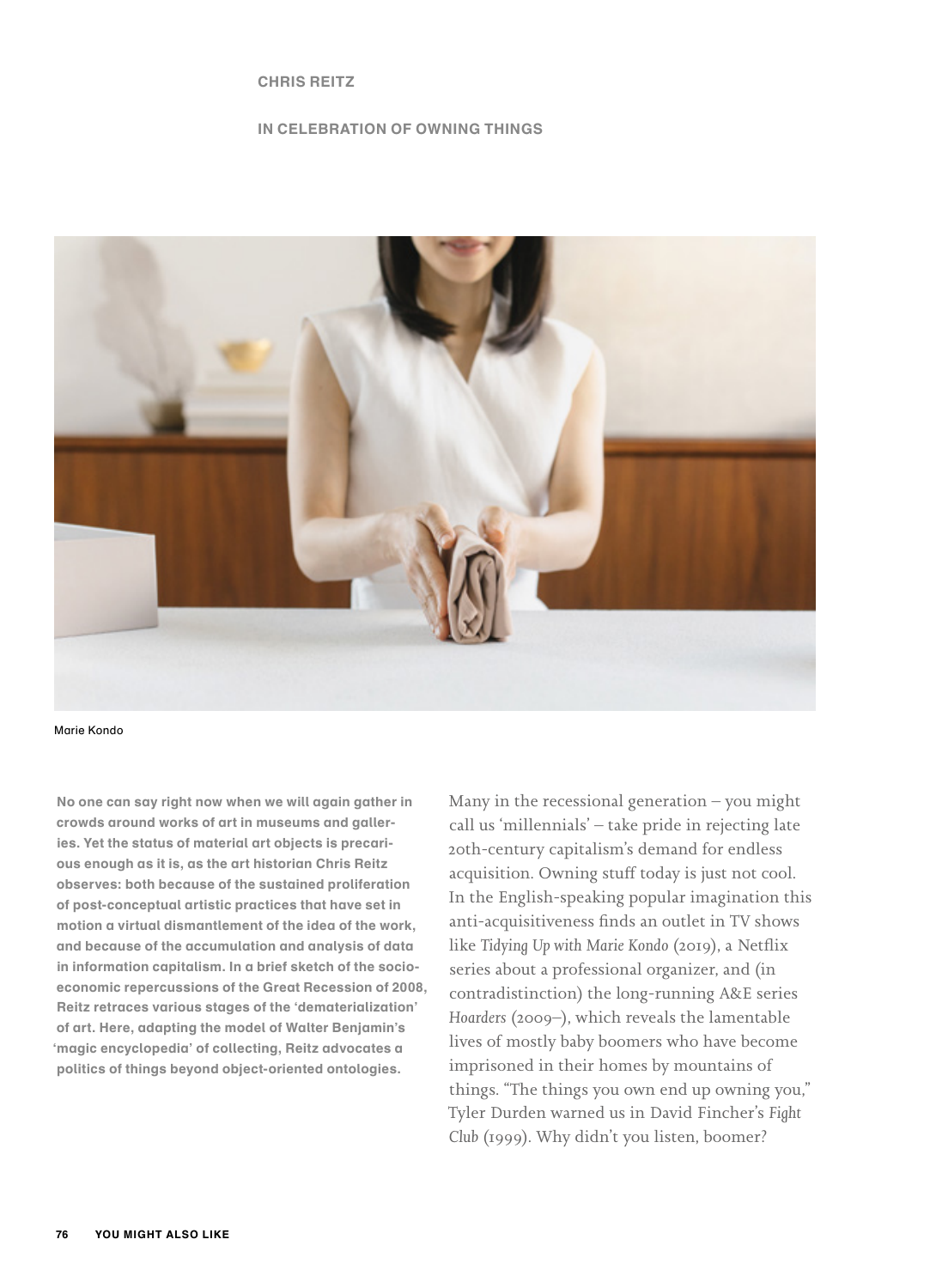## **AUS FREUDE AM BESITZ**

**Momentan kann niemand absehen, wann wir wieder in großen Gruppen vor Kunstwerken in Museen und Galerien stehen werden. Der Status materieller Kunstobjekte ist jedoch ohnehin ein prekärer, wie der Kunsthistoriker Chris Reitz feststellt: zum einen wegen der anhaltend starken Konjunktur postkonzeptueller Kunstpraktiken, die eine näherungsweise Auflösung des Werkbegriffs in Gang gesetzt haben, zum anderen aufgrund der Anhäufung und Auswertung von Daten im Informationskapitalismus. In einem kurzen Abriss über die sozioökonomischen Folgen der Großen Rezession 2008 zeichnet Reitz unterschiedliche Stationen der 'Entmaterialisierung' von Kunst nach. Im Anschluss an**  Walter Benjamins "magische Enzyklopädie" des Sam**melns plädiert Reitz hier für eine Dingpolitik jenseits objektorientierter Ontologien.**

Viele Menschen der Rezessionsgeneration – man nennt uns auch die "Millennials" – sind stolz darauf, den endlosen Erwerb von Dingen abzulehnen, den der Kapitalismus des späten 20. Jahrhunderts forderte. Es ist heutzutage einfach nicht cool, Sachen zu besitzen. In der allgemeinen Vorstellung des englischsprachigen Publikums äußert sich diese Antikonsumhaltung in Fernsehshows wie *Tidying-Up with Marie Kondo* (2019), einer Netflix-Serie über eine professionelle Aufräumexpertin, und (im Gegensatz dazu) in der langjährigen, seit 2009 laufenden Serie *Hoarders* des Bezahlsenders A&E, der das bedauernswerte Leben von Menschen vorführt, die meist den geburtenstarken Jahrgängen angehören und deren Wohnungen durch Berge von Sachen zu Gefängnissen wurden. "Die Dinge, die du besitzt", warnte uns Tyler Durden in David Finchers *Fight*  Club (1999), "besitzen am Ende dich." Babyboomer, warum habt ihr nicht zugehört?

Die euroatlantische Wirtschaft wird immer noch vom privaten Konsum angetrieben, doch die Objekte unserer Begierden als Konsument\*innen

sind immer seltener Dinge, sondern vielmehr (verdinglichte oder anderweitige) Erfahrungen. Ich denke, dass dieser Antrieb ebenso eine Frage der Ethik wie eine Frage der Konditionierung ist. Die Klimakrise erfordert, dass Menschen ihre Lebensweise radikal ändern, und dies betrifft insbesondere ihr Konsumverhalten. Wenn sich nun eine ganze Generation davon abwendet, Dinge anzuhäufen, kommt dies der Weigerung gleich, das kleinbürgerliche Kaufverhalten der amerikanischen Nachkriegs-Babyboomer und der westdeutschen Wirtschaftswundergeneration zu übernehmen. Damit verbunden ist die Weigerung, die gewohnten ökonomischen und industriellen Standards zu akzeptieren, die unseren kollektiven Klimanotstand verursacht haben.

Die Wende zur Antikonsumhaltung hat jedoch noch eine andere Facette, auf die ich mit dem Begriff "Rezessionsgeneration" anspiele. Die Millennials, die mit der tiefen Wirtschaftskrise der späten 2000er Jahre aufgewachsen sind, haben eine Konsumkultur kennengelernt, die ebenso allgegenwärtig wie unerreichbar war. Es war schwer vorstellbar, ein Haus mit Dingen zu füllen, während man versuchte, in der Gig-Economy einen erdrückenden Studienkredit abzuzahlen. Und überhaupt: Wer konnte sich schon ein Haus leisten? Keine Sachen zu kaufen, war in dieser Situation also nicht nur eine Verweigerung, sondern auch der Tatsache geschuldet, dass ein solches Verhalten vielen Konsument\*innen der Rezessionsgeneration gar nicht zugänglich war. Selbstverständlich passte sich der Kapitalismus mit seinen geschmeidigen Tentakeln – wie so oft – den Bedingungen der Krise an, die er produzierte (und in Wirklichkeit sogar begrüßte). Freelancer und Gig-Arbeiter\*innen, die von einer Monatsmiete zur nächsten in spärlich möblierten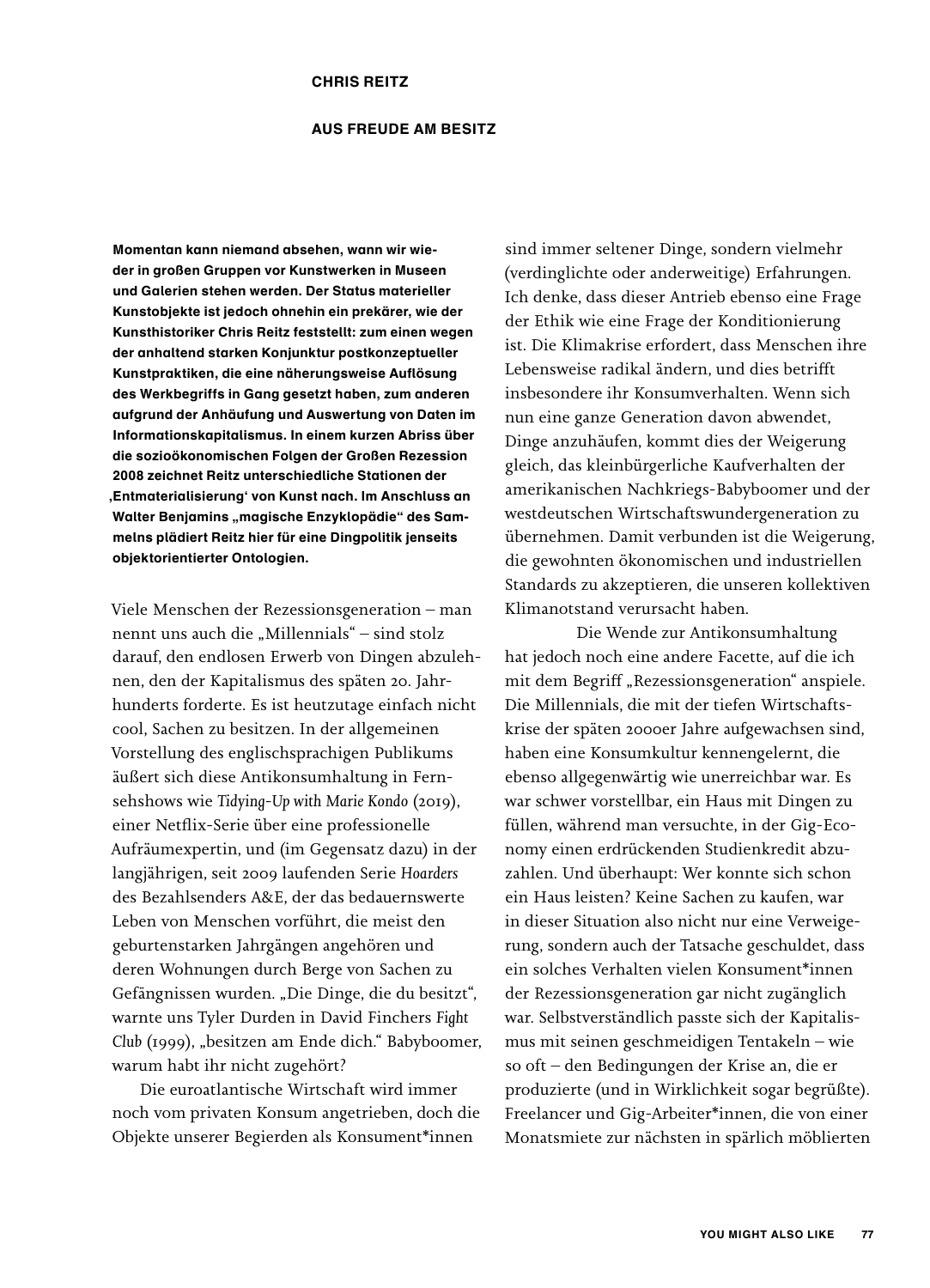The Euro-Atlantic economy is still powered by consumption, but the object of our consumer desire is shifting from things to experiences (reified or otherwise). The drive is, I think, both a matter of ethics and a matter of conditioning. The climate crisis requires radical changes in human organization and, in particular, radical changes to consumption. In this regard, generational turns away from object accumulation amount to a refusal of the petty bourgeois acquisitional habits of America's postwar boomers and West Germany's *Wirtschaftswundergeneration* and, in turn, a refusal to embrace the economic and industrial habits that ensured our shared climate emergency.

There is, however, another component to this generation's anti-acquisitional turn, which I've hinted at in the word 'recessional.' Millennials who came of age into the great recession of the late 2000s encountered a consumer culture that was both ubiquitous and out of reach. It was hard to imagine filling a house with things while trying to gig your way out of crushing student loan debt. Who could afford a house anyway? In this regard, not buying stuff served as both a rejection of and resignation to the fact that such habits were foreclosed to much of the recessionary consumer. Of course – and as it has done many times before – capitalism and its slippery tentacles stretched to meet (indeed, to embrace) the very conditions of crisis that it produced. Freelancers and gig workers living paycheck to paycheck in barely furnished studio apartments turned into the ideal subjects of that thing we once called neoliberalism, a mode of late 20th-century capitalism that demanded flexibility, creativity, and entrepreneurialism. It is so much easier to change careers and cities to meet the market's fickle needs if you don't have a bunch of stuff weighing you down.

But the capitalism of today is not the capitalism of yesterday (it never is). Since the late 2000s institutions have shifted tectonically in order to exploit our mounting rejection of ownership. To wit: Do you own a computer or use one owned by your company, prison, or school? Do you own the movies you watch and songs you listen to, or do you stream them online? Do you own a car or use a rideshare? Do you own the physical newspaper you read, or do you access it digitally? The list goes on. My contention is not that companies have found ways to profit from our anti-ownership tendencies (they have, but this is hardly noteworthy). Rather, the great recession accelerated a new mode of capitalist exchange already underway in the late 1990s – one that doesn't just *accommodate* our anti-acquisitional habits but *enforces* them. We have fully entered into what some critics call an 'information economy.' Today, the information worker produces data while the capitalist class extracts value from that information, compensating the information worker with services that cost the capitalist less than what the worker's data is worth. "You make the information, but like some kind of info-prole, you don't own the information you produce or the means of realizing its value," McKenzie Wark tells us.<sup>1</sup> Worse still, the means of production and distribution for this novel mode of capital accumulation are the very things we have stopped owning. These include our computers, of course, although anything connected to almost any kind of network can produce and distribute information: Uber/Lyft rides, streaming TV shows, grocery and meal delivery applications, bike and scooter shares. Even digital thermometers.<sup>2</sup>

Art production and reception have undergone a similar post-recessionary trajectory. Beginning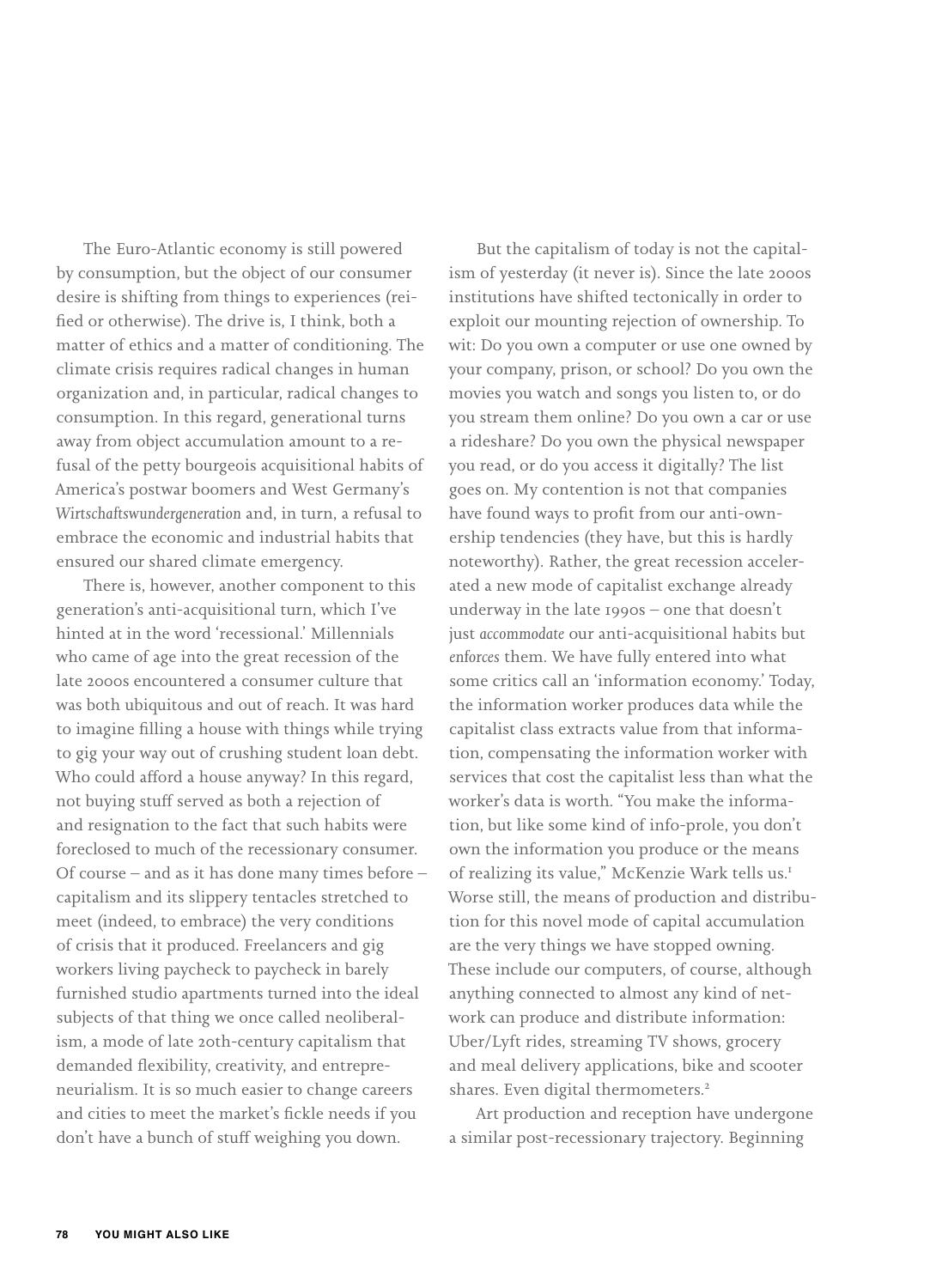|            | $\left\langle \cdot \right\rangle$ | $\mathcal{L}_{\mathcal{L}}$ | $\mathcal{L}$               |               |  |
|------------|------------------------------------|-----------------------------|-----------------------------|---------------|--|
| ◠          | $\Omega$                           | $\mathcal{L}$               | $\mathcal{L}^{\mathcal{T}}$ | $\mathcal{L}$ |  |
| $\sqrt{ }$ | $\mathcal{L}$                      | $\mathbf{b}^2$              | $\tilde{u}$                 | ιZ            |  |

Elena Asins, "Canons 18/5", 1989

Ein-Zimmer-Wohnungen lebten, wurden zu idealen Subjekten dessen, was wir früher als "Neoliberalismus" bezeichneten – eine Form des Kapitalismus im späten 20. Jahrhundert, die Flexibilität, Kreativität und Unternehmer\*innengeist erforderte. Es ist viel einfacher, berufliche Laufbahnen und Städte den rasch wechselnden Bedürfnissen des Marktes anzugleichen, wenn man nicht einen Haufen Zeug hat, der auf einem lastet.

Doch der Kapitalismus von heute ist nicht der Kapitalismus von gestern (das ist er nie). Seit den 2000er Jahren haben sich Institutionen grundlegend verändert, um unsere wachsende Abneigung gegenüber Eigentum auszubeuten. Besitzen Sie einen Computer oder nutzen Sie einen, der Ihrer Firma, Ihrem Gefängnis oder Ihrer Schule gehört? Gehören Ihnen die Filme, die Sie ansehen, und die Songs, die Sie hören, oder streamen Sie sie online? Besitzen Sie ein Auto, oder nutzen Sie eine Mitfahragentur? Lesen Sie eine gedruckte Zeitung, die Ihnen gehört, oder greifen Sie auf

eine digitale Ausgabe zu? Die Liste ließe sich fortsetzen. Mein Argument lautet nicht, dass Unternehmen Möglichkeiten gefunden haben, um von unserer Abneigung gegen Eigentum zu profitieren (das haben sie, aber das ist nicht besonders bemerkenswert). Die Große Rezession hat vielmehr eine neue Form des kapitalistischen Tauschs beschleunigt, die sich bereits Ende der 1990er Jahre abzeichnete – eine, die unseren gegen den Konsum gerichteten Gewohnheiten nicht nur *entgegenkommt*, sondern sie *verstärkt*. Wir sind vollständig in eine Ökonomie eingestiegen, die manche Kritiker\*innen als "Informationsökonomie" bezeichnen. Heute produzieren Informationsarbeiter\*innen Daten, während die kapitalistische Klasse aus diesen Informationen Wert extrahiert und die Informationsarbeiter\*innen mit Dienstleistungen entlohnt, die diese Klasse weniger kosten als die Daten der Arbeiter\*innen wert sind. "Ihr erzeugt Informationen, aber wie einer Art Info-Prolet gehören euch weder die Informationen, die ihr produziert, noch die Mittel,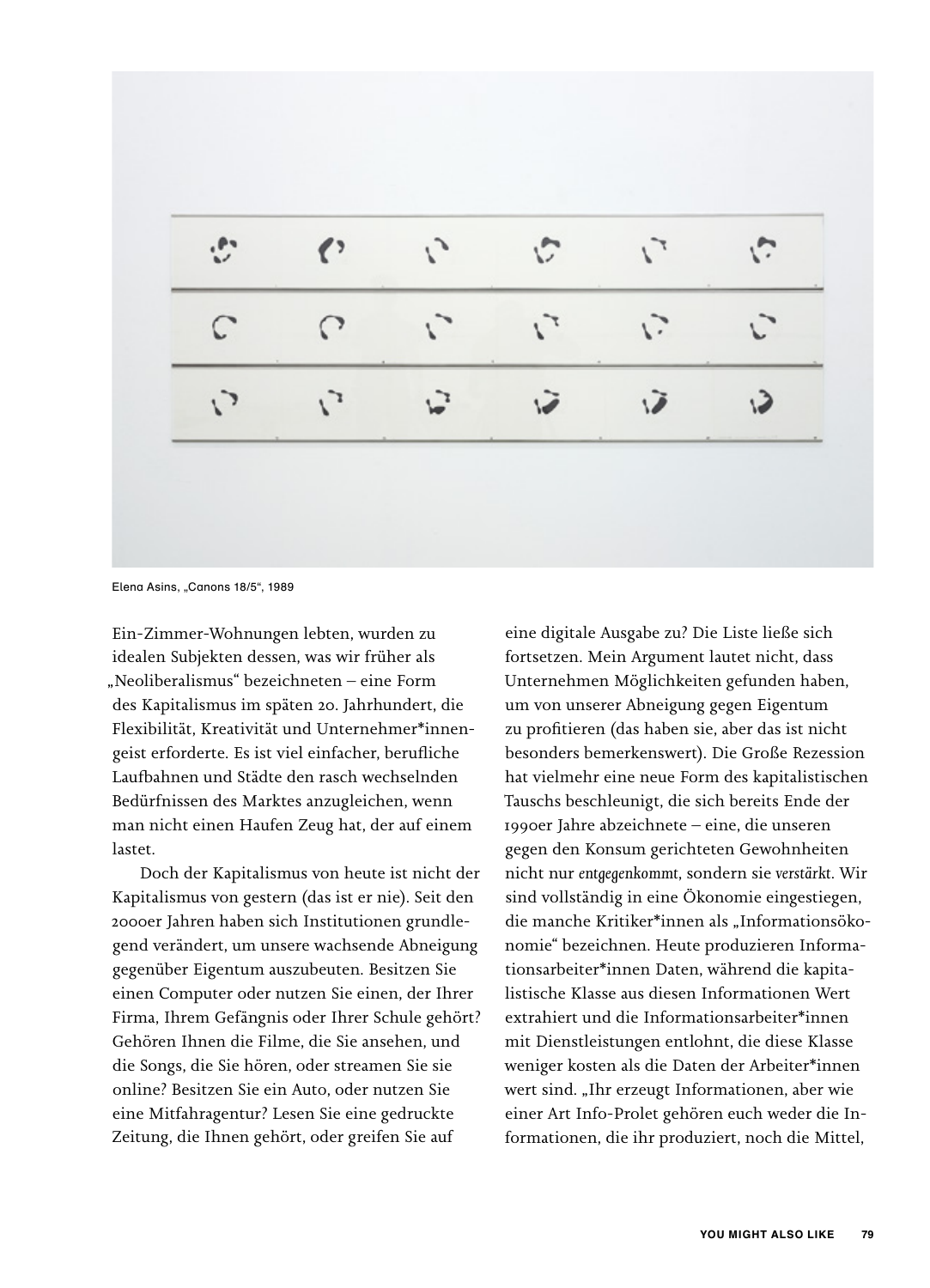

with the comparatively minor recession in the US and the UK in the 1990s, a precarious class of cultural entrepreneurs began to explore new modes of object-agonistic art. Variously captured under terms like 'relational,' 'social,' 'participatory,' and 'social practice,' as well as the by-then canonized term 'performance,'<sup>3</sup> such work was initially difficult for traditional museum spaces, but it flourished in the expanding biennial networks of the 1990s and 2000s. Like the biennial, this work was durational, it did not rely on institutional collections or the knowledge of institutional curators, and it privileged experience and artist–audience interaction events over care for discrete cultural things. The transition was accelerated by the new role of the curator, which shifted from object care (Latin: *cura*) to audience interaction facilitation.<sup>4</sup> The early 1990s were not altogether a great time for art objects, but they were boom years for art 'experiences.'<sup>5</sup>

While traditional museums remained poorly positioned to exhibit this new art in the 1990s, they quickly adjusted, especially in the US, after

the post-9/11 recession. By the great recession of 2008, museum spaces across the globe were adapted to the 'new normals' of collection care and exhibition making. The collapse of mid-tier commercial galleries meant that there was little support for shipping and coordination outside of major international cities; galleries that survived became stingy with their support for artists, whether in the form of artwork fabrication or transportation (including support for crate building/storage and shipping); museums were less able to leverage their collections for financial support (many had to sell off art); and boards increasingly demanded metrics for predicting and ensuring 'earned revenue' – i.e., foot traffic and higher admission fees. Luckily for these museums, audiences were undergoing their aforementioned anti-stuff transition. No longer interested in institutional care for objects, these new consumers demanded experiences.

Today, that transition is all but complete. A 2017 survey of culture consumers found that 81 percent of respondents were primarily looking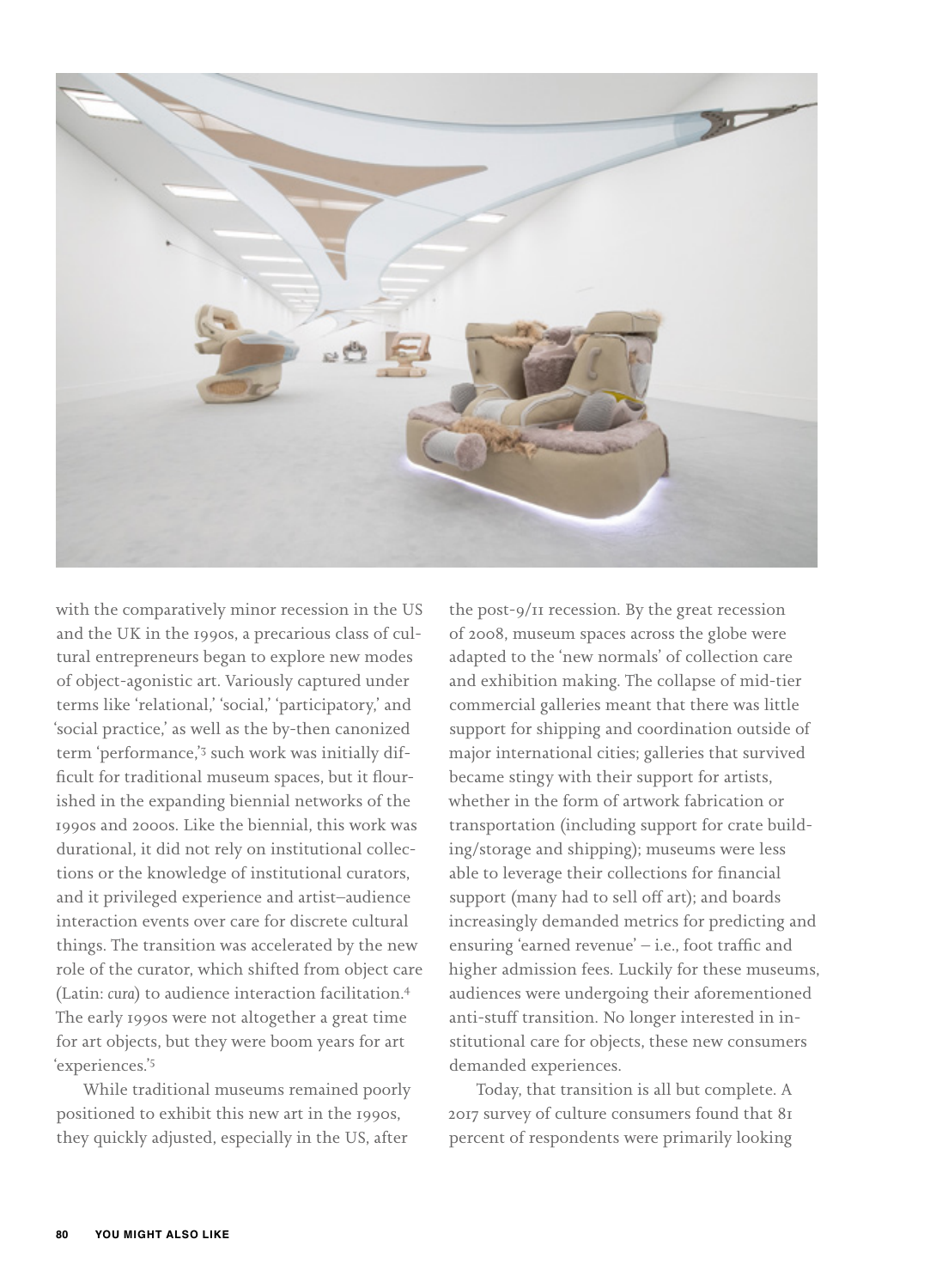um ihren Wert zu Geld zu machen", sagt uns McKenzie Wark.<sup>1</sup> Noch schlimmer ist, dass die Produktions- und Distributionsmittel für diese neuartige Kapitalakkumulation ausgerechnet jene Dinge sind, auf deren Besitz wir zunehmend verzichtet haben. Dazu gehören selbstverständlich auch unsere Computer, obwohl fast alles, was mit irgendeinem Netzwerk verbunden ist, Informationen produzieren und verbreiten kann: Fahrten mit Uber oder Lyft, das Streamen von Fernsehshows, die Apps von Lebensmittel- und Essenslieferdiensten, Leihfahrräder und E-Scooter. Sogar digitale Fieberthermometer.<sup>2</sup>

Die Kunstproduktion und -rezeption machte eine ähnliche, von der Rezession geprägte Entwicklung durch. Mit dem Einsetzen einer vergleichsweise leichten Rezession in den USA und im Vereinigten Königreich begann in den 1990er Jahren eine prekarisierte Klasse von Kulturschaffenden, neue Kunstformen zu erforschen, die dem Kunstobjekt den Kampf ansagten. Diese Arbeiten, die mit verschiedenen Begriffen wie "relational", "sozial", "partizipativ" und "soziale Praxis", aber auch mit der damals schon kanonisierten Bezeichnung "Performance" beschrieben wurden,<sup>3</sup> waren für traditionelle Museumsräume anfangs schwer zu handhaben, florierten jedoch in den expandierenden Biennalen-Netzwerken der 1990er und 2000er Jahre. Diese Arbeiten waren, ebenso wie die Biennalen selbst, von begrenzter Dauer; sie beruhten nicht auf institutionellen Sammlungen und dem Wissen institutioneller Kurator\*innen, und sie stellten die Erfahrung und die Interaktionsereignisse zwischen den Künstler\*innen und dem Publikum über die Sorge um einzelne kulturelle Objekte. Dieser Wandel wurde beschleunigt durch die neue Funktion der Kurator\*innen, die sich von

der Sorge (lat. *cura*) um Objekte auf die Förderung der Interaktion mit dem Publikum verlagerte.<sup>4</sup> Alles in allem waren die frühen 1990er Jahre keine gute Zeit für Kunstobjekte, vielmehr boomten nun die ,Kunsterfahrungen'.<sup>5</sup>

Wo traditionelle Museen in den 1990er Jahren noch schlecht aufgestellt waren, um diese neue Kunst auszustellen, änderte sich dies schnell, vor allem in den USA, nach der Post-9/11-Rezession. Im Zuge der Großen Rezession 2008 haben sich museale Ausstellungsräume in aller Welt an die 'neue Normalität' der Sorge für die Sammlung und für die des Ausstellungsmachens angepasst. Der Zusammenbruch der mittelständischen kommerziellen Galerien bedeutete, dass es wenig Unterstützung bei den Transportkosten und der Koordination außerhalb der wichtigen internationalen Städte gab; die Galerien, die überlebten, mussten mit dem Support ihrer Künstler\*innen, etwa durch die Übernahme von Produktionsoder Transportkosten (einschließlich des Baus von Transportkisten und Lagermieten) geizen; Museen waren weniger in der Lage, mit ihren Sammlungen Gewinne zu erwirtschaften (viele mussten Kunstwerke verkaufen); Vorstände forderten zunehmend Kennzahlen, um "erwirtschaftete Erträge" – das heißt Besucherzahlen und höhere Eintrittspreise – vorherzusagen und zu garantieren. Für diese Museen war es ein Glücksfall, dass ihr Publikum gerade die eingangs beschriebene Veränderung durchmachte, sich von Dingen zu lösen. Die neuen Konsument\*innen waren nicht mehr an der institutionellen Fürsorge für Objekte interessiert, sondern verlangten nach Erfahrungen.

Diese Veränderung ist bis heute noch nicht abgeschlossen. Eine Umfrage unter Kulturkonsument\*innen 2017 ergab, dass 81 Prozent der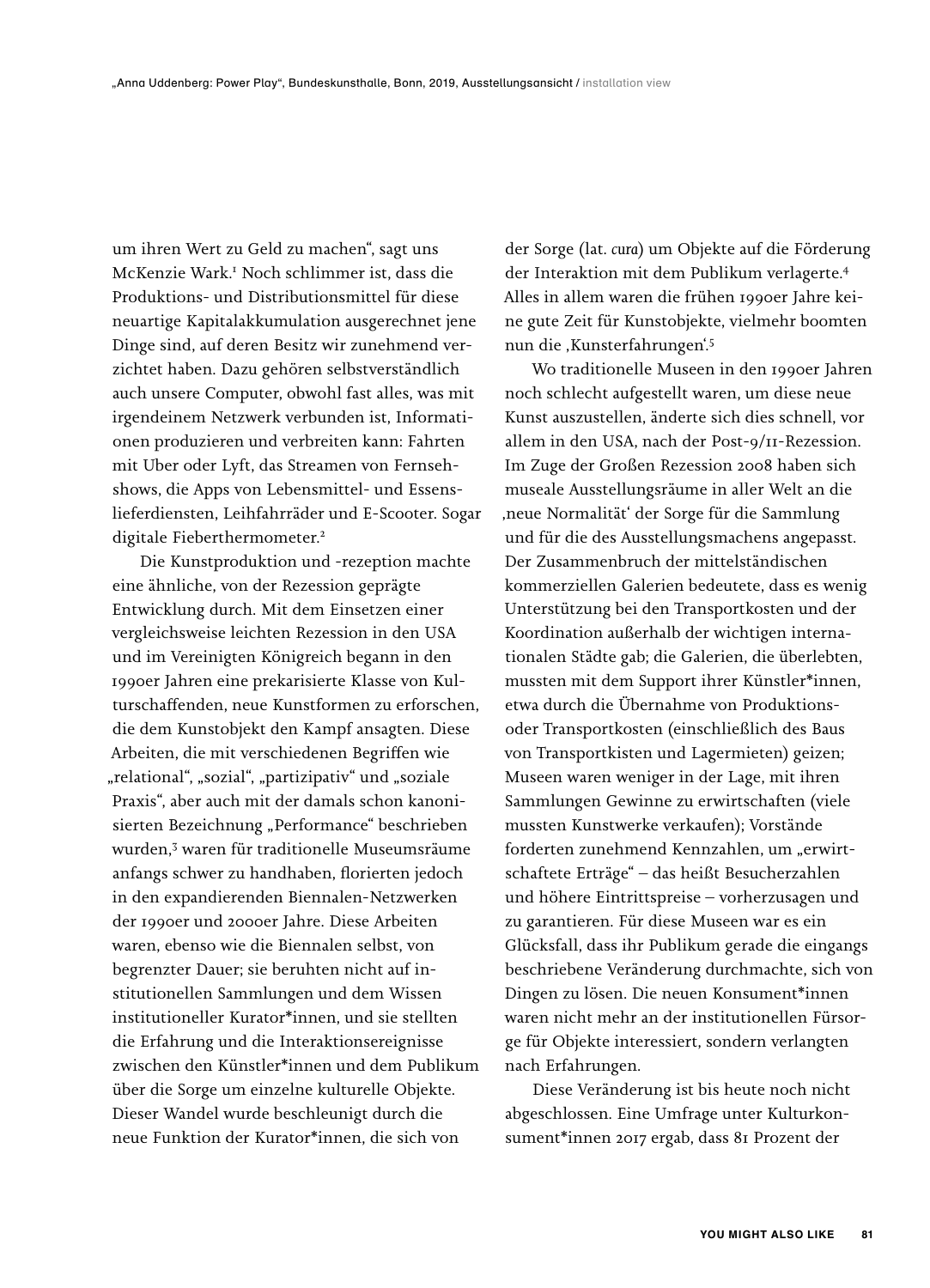

Messie-Wohnung / Hoarder's apartment

for 'fun' from their institutions.<sup>6</sup> That year the Indianapolis Museum of Art changed its name to Newfields, part of a broader ideological shift away from collection care in favor of audience experience. This year, Crystal Bridges, a private museum funded by the owners of Walmart, opened The Momentary, a blended cultural exhibition and performance space that aims to put art curators, 'cuisine curators,' and event planners on an equal plane of cultural production in order to grant visitors a perfectly Instagrammable experiential Gesamtkunstwerk. Even the humblest exhibition

space now offers yoga in the gallery. Self-care and aesthetic contemplation compete for floor space among the sculptures; relational aesthetics and culinary curators compete for your gastronomical Facebook likes in front of dusty old paintings.

Another recession is here, and objects are in jeopardy. Social distancing protocols have moved us all online. My students are overwhelmed with Instagram openings and YouTube artist talks. And once again, capitalism will adapt to the crises of its making. Online labor and leisure will move from optional to routine to enforced, while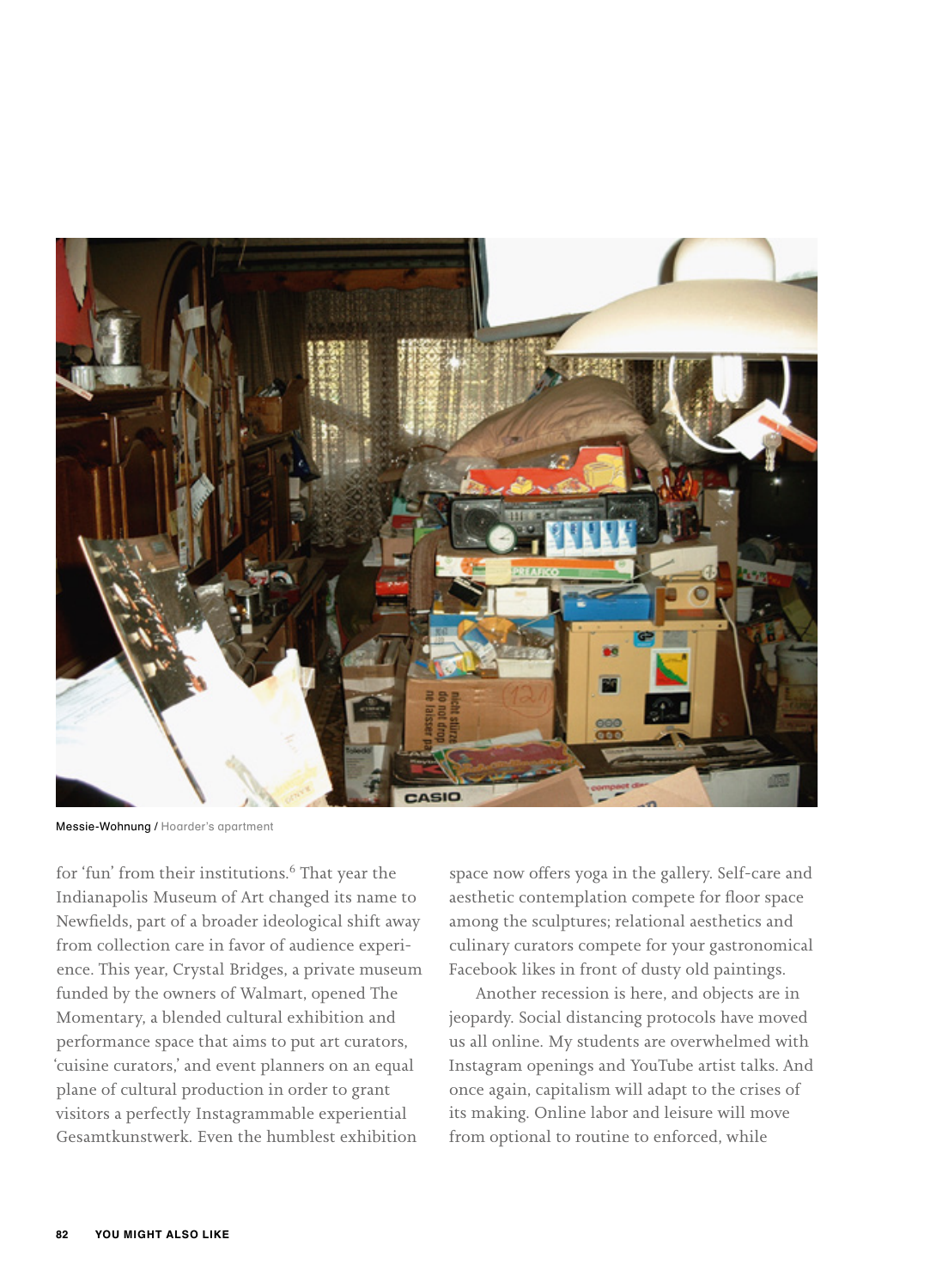Befragten von ihren Institutionen vor allen Dingen "Spaß" erwarteten.<sup>6</sup> Im gleichen Jahr änderte das Indianapolis Museum of Art seinen Namen zu "Newfields". Dies war Teil eines umfassenderen ideologischen Wandels, der anstelle der Sorge um die Sammlung die Publikumserfahrung in den Vordergrund gerückt hat. In diesem Jahr eröffnete Crystal Bridges – ein Privatmuseum, das von den Walmart-Inhabern gegründet wurde – "The Momentary", einen multifunktionalen Raum für Ausstellungen und Performances, der darauf abzielt, Kunstkurator\*innen, "Cuisine Curators" und Eventmanager\*innen auf eine gleichwertige Ebene mit der Kulturproduktion zu stellen, um dem Publikum die Erfahrung absolut instagramwürdiger Gesamtkunstwerke zu bescheren. Noch der bescheidenste Ausstellungsraum bietet inzwischen Yogastunden an. Selbstfürsorge und ästhetische Kontemplation konkurrieren um den Raum zwischen den Skulpturen; relationale Ästhetik und Kulinarik-Kurator\*innen konkurrieren um gastronomische Facebook-Likes vor staubigen alten Gemälden.

Jetzt befinden wir uns in einer weiteren Rezession, die die Objekte in Gefahr bringt. Aufgrund der Social-Distancing-Vorschriften bewegen wir uns vorwiegend online. Meine Studierenden werden mit Instagram-Eröffnungen und Künstler\*innengesprächen auf YouTube überschüttet. Und wieder einmal wird sich der Kapitalismus den Krisen anpassen, die er selbst verursacht. Onlinearbeit und -freizeit werden sich von einer Option zur Routine und dann zum Zwang entwickeln, während Unternehmen und Regierungen ihre Möglichkeiten ausbauen, Informationskapital abzuschöpfen. Bald werden wir alle Instagram-Künstler\*innen sein, und wir alle werden nur noch Informationen produzieren. Ich glaube, es ist Zeit für eine neue Politik des Besitzens, und insbesondere des Besitzens von Kunstwerken. Damit möchte ich keine Rückkehr zum New Materialism der vergangenen Jahrzehnte nahelegen. Der latente Heideggerianismus der akademischen Welt, der unter anderem von Graham Harmans antikantianischer Ontologie nichtmenschlicher Objekte ("objektorientierte Ontologie") erneut befeuert wurde, hat zum Besitz wenig zu sagen. Mich interessiert der uralte Materialismus, der danach strebt, die Produktions- und Distributionsmittel – die heute als Dinge daherkommen, die Informationen produzieren – wieder in die Hände der (Informations-) Arbeiter\*innen zu legen.

Wie könnte sich eine solche Freude am Besitz äußern? Sie darf keinesfalls in Opposition zu den Triumphen postkonzeptueller ,entmaterialisierter' Kunstpraktiken agieren. Vor allem auf dem Gebiet der Performance haben diese Gesten eine grundlegende Ablehnung anderer, materialabhängiger Kunstinstitutionen – und insbesondere genderspezifischer Institutionen – gefördert, die repressiv und verknöchert waren. Sie kann auch keine nostalgische Rückkehr zur institutionellen Verehrung von Objekten verlangen. Im Moment setzen unsere kulturellen Objekte in geschlossenen Museen zugunsten der öffentlichen Gesundheit Staub an. Es wäre zum jetzigen Zeitpunkt töricht zu fordern, dass wieder große Menschenmengen vor wohlbehüteten Dingen stehen dürfen. Und wer weiß schon, ob und wann wir wieder vor diesen Dingen stehen werden? Galerien und Ausstellungsräume schließen, Museen entlassen ihre Angestellten. Vielleicht werden Museen ganz aufhören, sich um Objekte zu kümmern, und immer mehr dazu übergehen, Ausstellungen zu zeigen, die von einer Handvoll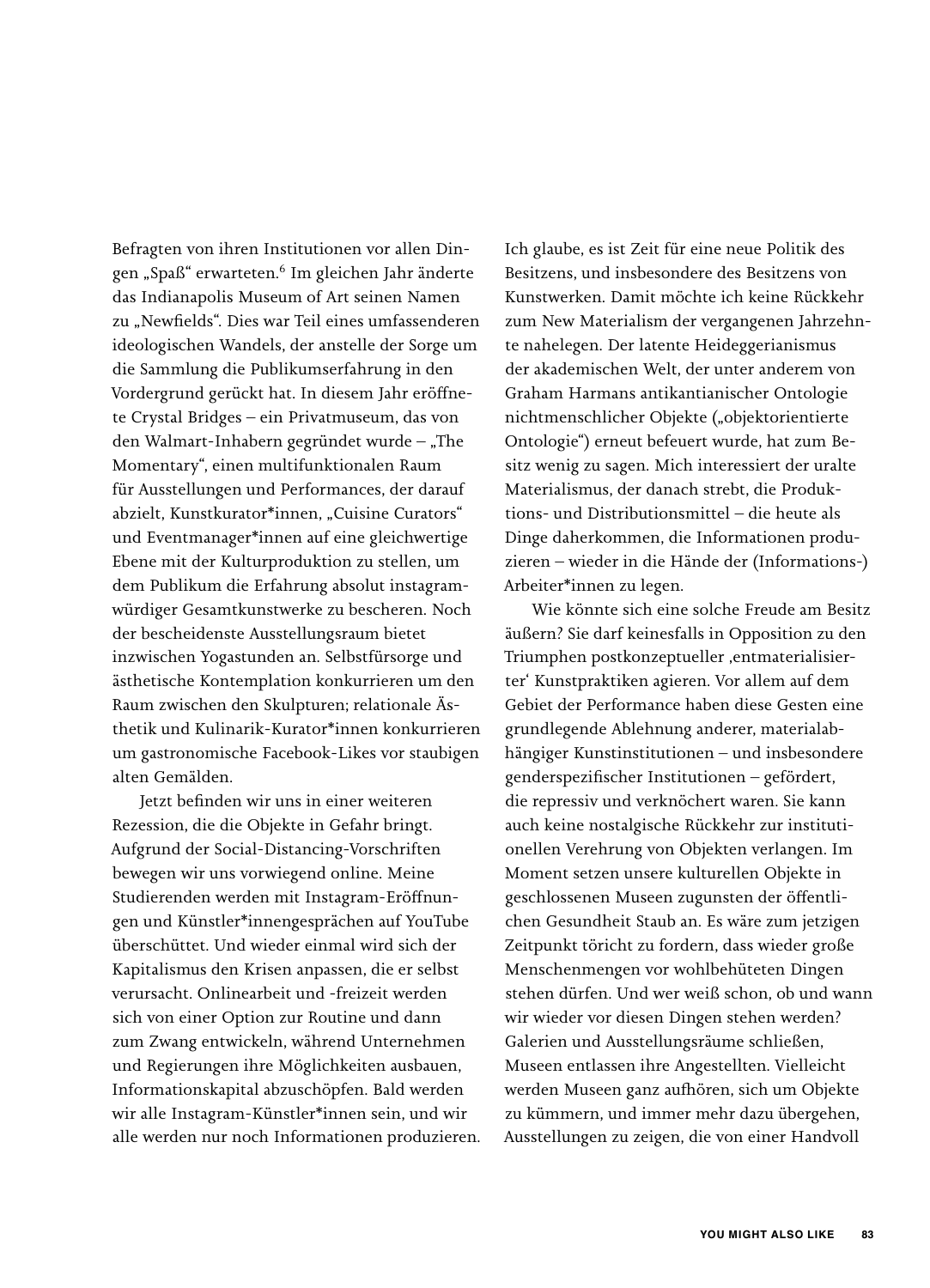companies and governments will hone their capacity to extract information capital. Soon we will all be Instagram artists and we will make only information. It is time, I think, for a new politics of ownership, and in particular, ownership of works of art. This is not to suggest a return to the 'New Materialisms' of the last couple decades. The academy's latent Heideggerianism, reignited in part by Graham Harman's anti-Kantian ontology of non-human objects ('object-oriented ontology'), has little to say about owning stuff. I'm interested in the antique materialism that aims to return the means of production and distribution – which now come in the form of things that make information – to the hands of the (information) workers.

What might this celebration look like? Most certainly, it must not act in opposition to the triumphs of post-conceptual 'dematerialized' art practices. Especially in the realm of performance, these gestures fueled a profound rejection of other oppressive and ossified materially determined art institutions, particularly institutions of gender. It also cannot require a nostalgic return to institutional object worship. As a matter of public health, our cultural objects are currently gathering dust in shuttered museums. It would be foolish, in this moment, to demand a return to large crowds standing in front of well-cared-for things. And who knows if and when we will be able to stand in front of those things again? Galleries and exhibition spaces are closing. Museums are laying off their workers. Perhaps the museum will cease to care for objects altogether and move more completely to host exhibitions made by a handful of contracted independent curators.

I hope not. But my nostalgia is not for institutions per se, it is for acquisition. So let's turn

to a well-worn pebble of dialectical-materialist acquisitiveness for guidance: Walter Benjamin's short text "Unpacking My Library" (1931).<sup>7</sup> We might now strive to be like the child in Benjamin's analysis, acquiring (in all its guises) in order to give objects new life, but also to renew our individual existence: "For children can accomplish the renewal of existence in a hundred unfailing ways. Among children, collecting is only one process of renewal; other processes are the painting of objects, the cutting out of figures, the application of decals – the whole range of childlike modes of acquisition, from touching things to giving them names."8 For Benjamin, acquisition does not only mean collecting stuff. It means developing intimate relationships with and among things. "Ownership is the most intimate relationship that one can have to objects."9 Such relationships form counter-networks: private institutions of affective meaning-making that Benjamin calls the collection's "magic circle" and "magic encyclopedia."10 Rather than produce and distribute information, these magic circles accumulate, organize, and lock up memories – the collector's memories, but also the object's: "Everything remembered and thought, everything conscious, becomes the pedestal, the frame, the base, the lock of his property. The period, the region, the craftsmanship, the former ownership – for a true collector the whole background of an item adds up to a magic encyclopedia."<sup>11</sup> (Here we can find guidance for the art museum and the curator too. Benjamin did not care much for public collections, but I do.) This magic can resist the connectedness of information capitalism because it produces sequestered, private networks. Yet it nevertheless ensures connectivity (with and among our memories, our objects, and the makers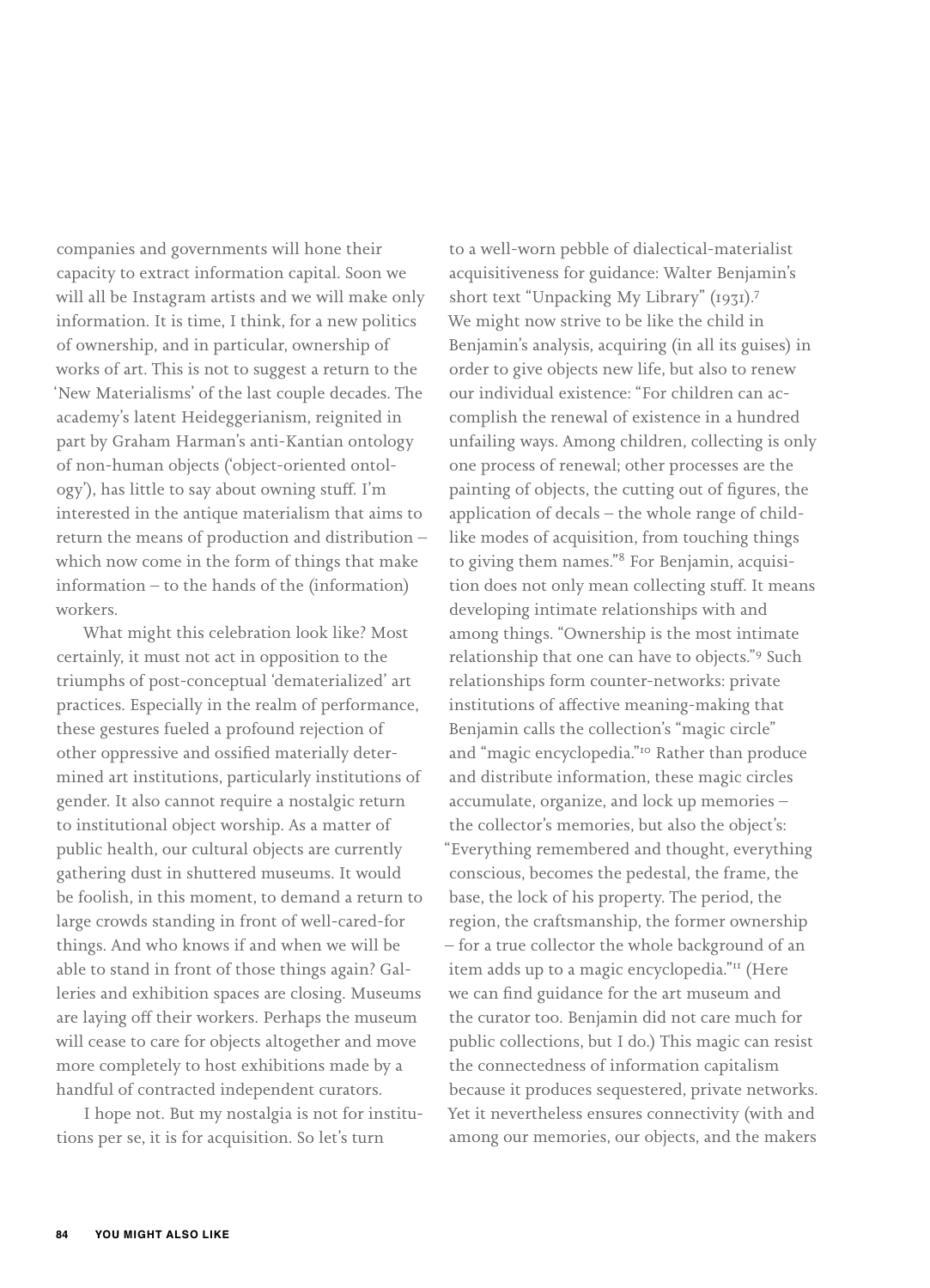

Frieda Toranzo Jaeger, "Auto-Control as a Form of Landscape", 2017

freier Kurator\*innen auf Honorarbasis organisiert werden.

Ich hoffe es nicht. Aber meine Sehnsucht gilt nicht den Institutionen selbst, sondern der ,Aneignung' (*acquisition*). Ein bewährter Ratgeber in Sachen dialektisch-materialistische Aneignung ist Walter Benjamins kurzer Text "Ich packe meine Bibliothek aus" (1931).<sup>7</sup> Wir könnten aktuell danach streben, wie das Kind in Benjamins Analyse zu werden, das sich die Dinge (auf unterschiedlichste Weise) aneignet, um ihnen neues Leben einzuhauchen, aber auch, um die eigene Existenz zu erneuern: "Die Kinder nämlich verfügen über die Erneuerung des Daseins als über eine hundertfältige, nie verlegene Praxis. Dort, bei den Kindern, ist das Sammeln nur ein Verfahren der Erneuerung, ein anderes ist das Bemalen der Gegenstände, wieder eines das Ausschneiden, noch eines das Abziehen und so die ganze Skala kindlicher Aneignungsarten vom Anfassen bis hinauf zum Benennen."<sup>8</sup> "Aneignung" bedeutet

für Benjamin nicht nur, Dinge zu sammeln. Es bedeutet, enge Beziehungen zu und zwischen Dingen zu entwickeln, weil "der Besitz das allertiefste Verhältnis ist, das man zu Dingen überhaupt haben kann"9. Solche Beziehungen bilden Gegennetzwerke, private Institutionen affektiver Bedeutungsproduktion, die Benjamin als den "Bannkreis" und die "magische Enzyklopädie" der Sammlung bezeichnet.<sup>10</sup> Anstatt Informationen zu produzieren und zu verbreiten, akkumulieren, organisieren und umschließen diese Bannkreise Erinnerungen – die Erinnerungen der Sammler\*innen, aber auch der Objekte: "Alles Erinnerte, Gedachte, Bewußte wird Sockel, Rahmen, Postament, Verschluß seines Besitztums. Zeitalter, Landschaft, Handwerk, Besitzer, von denen es stammt – sie alle rücken für den wahren Sammler in jedem einzelnen seiner Besitztümer zu einer magischen Enzyklopädie zusammen."<sup>11</sup> (Hier findet sich auch Rat für Kunstmuseen und Kurator\*innen. Benjamin lag, anders als mir, nicht viel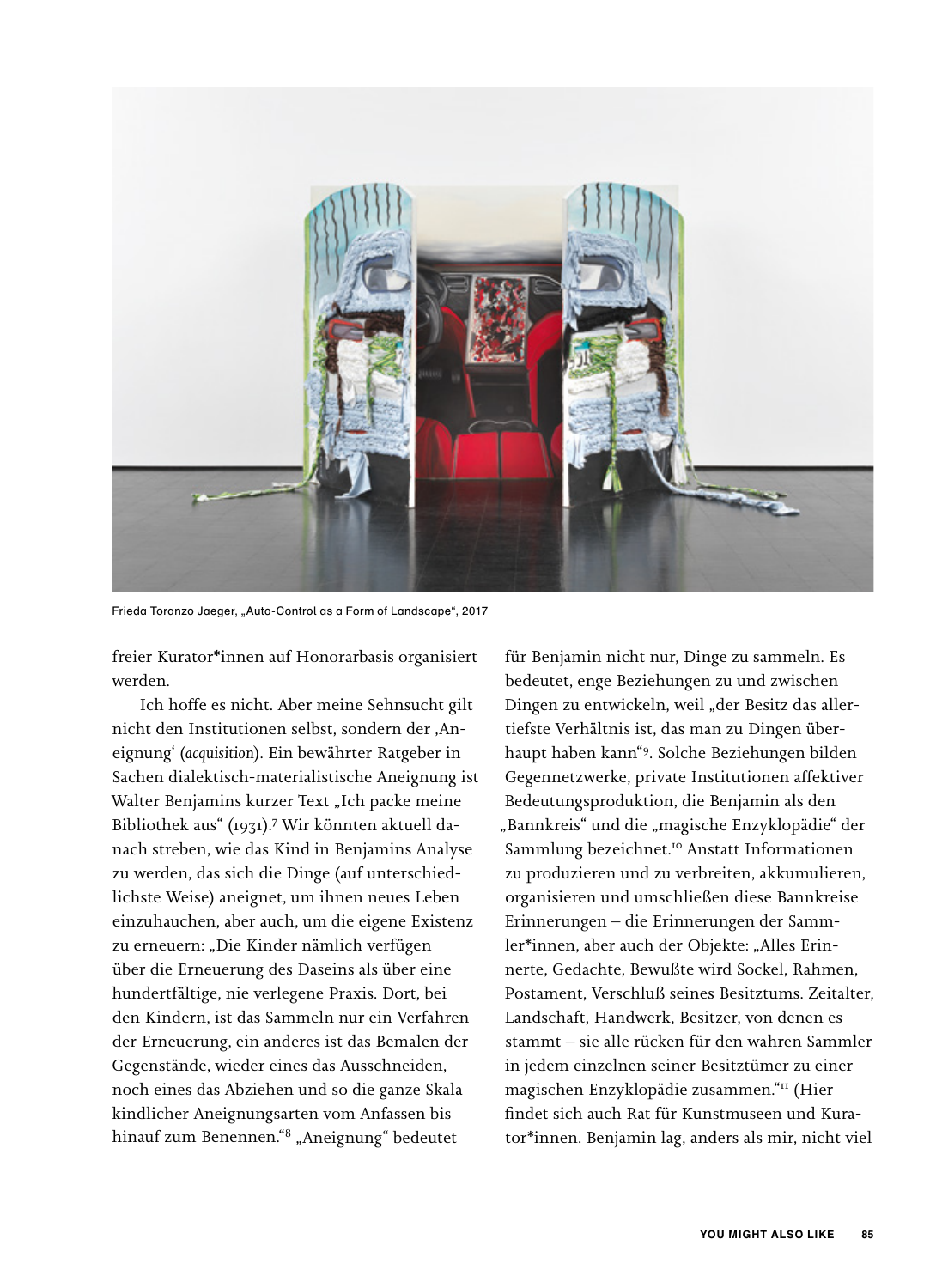and former owners of those objects), which we very much need today. This is the dialectical magic of owning things.

### Notes

- 1 McKenzie Wark, *Capital is Dead* (New York: Verso, 2019), p. 4. As her title suggests, Wark believes that this new mode of economic exchange can no longer be described as capitalism. She also believes that, in the information economy, the ruling class no longer "maintains its rule through the ownership of the means of production and distribution" (p. 5). On these points we disagree.
- 2 Donald G. McNeil Jr., "Can Smart Thermometers Track the Spread of the Coronavirus?" *New York Times*, March 18, 2020, https://www.nytimes.com/2020/03/18/health/coronavirusfever-thermometers.html.
- 3 Key critics include Nicolas Bourriaud, Claire Bishop, and Grant Kester. Key artists include Rirkrit Tiravanija, Carsten Höller, Thomas Hirschhorn, Santiago Sierra, Vanessa Beecroft and Marina Abramović, among many, many others. For a recent analysis of the state of performance, see *Texte zur Kunst*, no. 110, June 2018.
- 4 The curator's liberation from caretaking labor was inaugurated decades earlier by the ur-independent curator Harald Szeemann and his self-appointed title, 'Ausstellungsmacher.'
- 5 I could tell a different story, one about the 1990s and 2000s market religion of the discrete work of art. Damien Hirst's 2008 record-breaking Sotheby's sale, for example, suggests the triumph of the art object in this moment. More recently, the 2014 Christie's auction "If I Live I'll See You Tuesday" infamously pitted a Wade Guyton object against a Wade Guyton gesture (one of Guyton's paintings was up for sale, and the artist posted a photograph on Instagram of dozens of reproductions of the artwork, ostensibly with the aim of undermining the object's price; the painting sold for more than its estimate). However, these events speak more to the spectacle of the contemporary art market than to the status of the object; and anyway, few institutions can afford Hirst's or Guyton's work.
- 6 LaPlaca Cohen Advertising, "Culture Track '17," p. 11, https://culturetrack.com/research/reports/.
- 7 Walter Benjamin, "Unpacking My Library: A Talk about Book Collecting," in *Illuminations*, ed. Hannah Arendt (New York: Schocken Books, 1969). Benjamin penned the talk as he moved into a new apartment after a divorce and "two years of darkness" (p. 59). The move was dialectical, in

Benjamin's telling: a transition from order to disorder and, finally, to a new order. This seems an appropriate allegory for our moment.

- 8 Benjamin, p. 61.
- 9 Benjamin, p. 67.
- 10 Benjamin, p. 60.
- 11 Benjamin, p. 60.